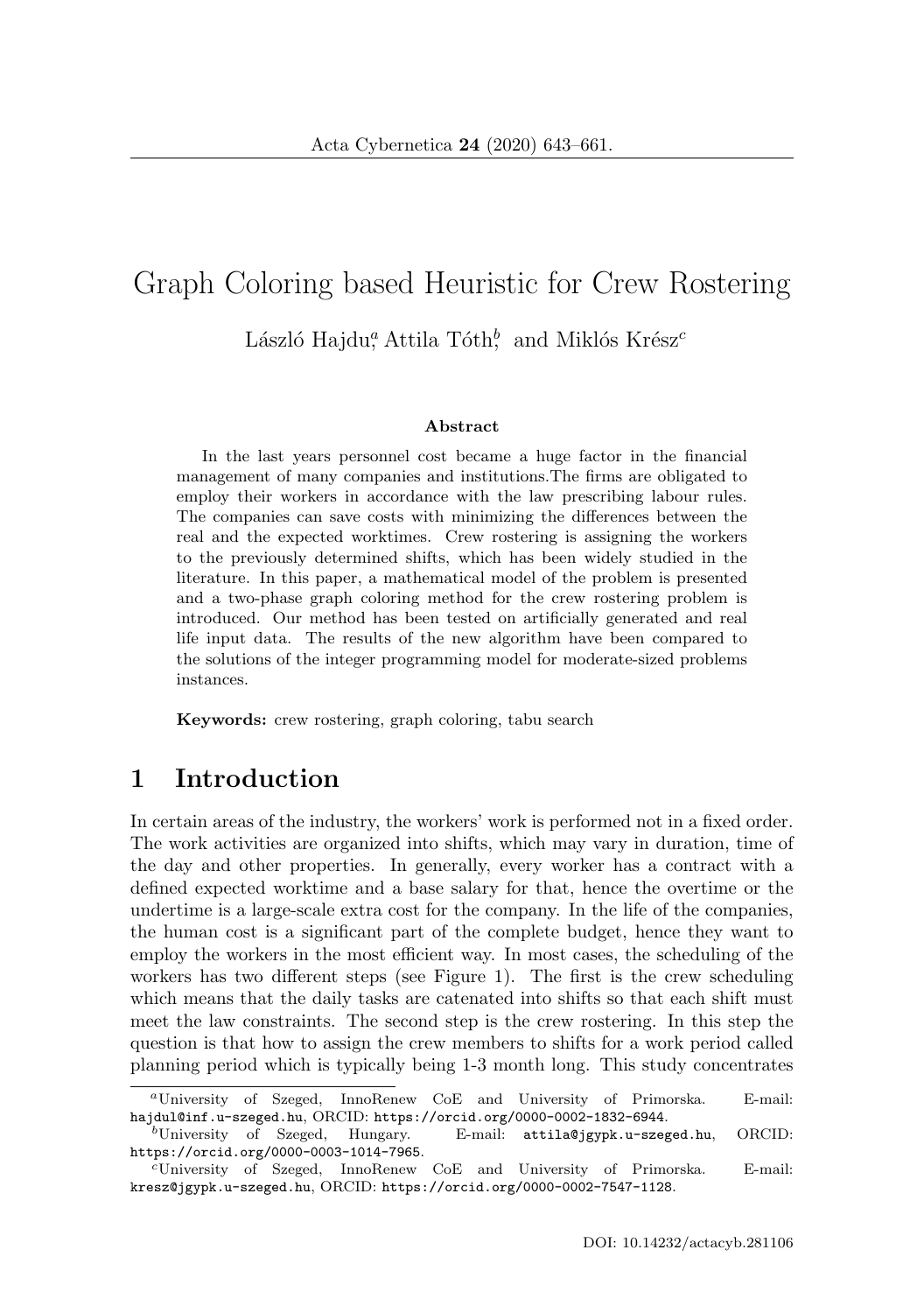

Figure 1: Scheduling of workers

on the rostering phase. It is important to note, that our solution is a proof of concept, even though it is possible to extend the core of the method with more complicated regulations. The objective of this paper is to show the efficiency of the core algorithm with basic regulations which are mostly used internationally as we did not intend to give a country specific solution. In real life applications very specific regulations are applied in several cases, such as the constraint of the travel time from home, or fair distribution of popular and not popular shifts can be also taken into account[2]. In summary, in real life environment the solution for crew rostering must meet some European Union and local regulations as well as the preferences of the workers.

There are two different cases concerned in the workers-shifts assignment. In the first case the companies assign an optimal number of crew members to the predefined daily shifts minimizing the total cost. In the second case there is a given set of workers and the firm assigns the shifts to them in a most efficient way. In this paper we deal with the first case i.e. we have shifts and the main goal is to minimize the overall cost.

The crew rostering problem is based on the generalized set covering model. Dantzig was the first who dealt with its mathematical application [7]. The crew rostering problem is NP-hard therefore it is generally considered that exact solution is not realistic to produce in the case of real life size problems. [12, 21, 18, 20, 25] By the above reason as a consensus of theory and practice, heuristic algorithms are used. The crew rostering solution methods have a quite rich literature, several overviews are available [4, 9, 22, 24, 10, 27]. The literature provides numerous examples of the issue, among which the most significant ones are the airline crew rostering [15], railway crew scheduling [17] and the driver scheduling [1, 19]. In the literature, the studies are generally grouped around the related application areas. These solutions need to correspond to the regulations of the company as well as to the "national norms". In most cases the regulations are different in each area, for instance the qualifications of the workers are handled in different ways in airline crew rostering, while in driver rostering it is usually ignored. These regulations are formalized as constraints which usually have two different types. A hard constraint must not be violated, while in a case of a soft constraint it is allowed with being penalized by some extra cost. For example single workday in a long daysoff period or work in a requested days-off can be handled by soft constraints. In this paper, we only deal with hard constraints but the model and methodology can be easily extended to soft constraints with using appropriate penalties in the objective function.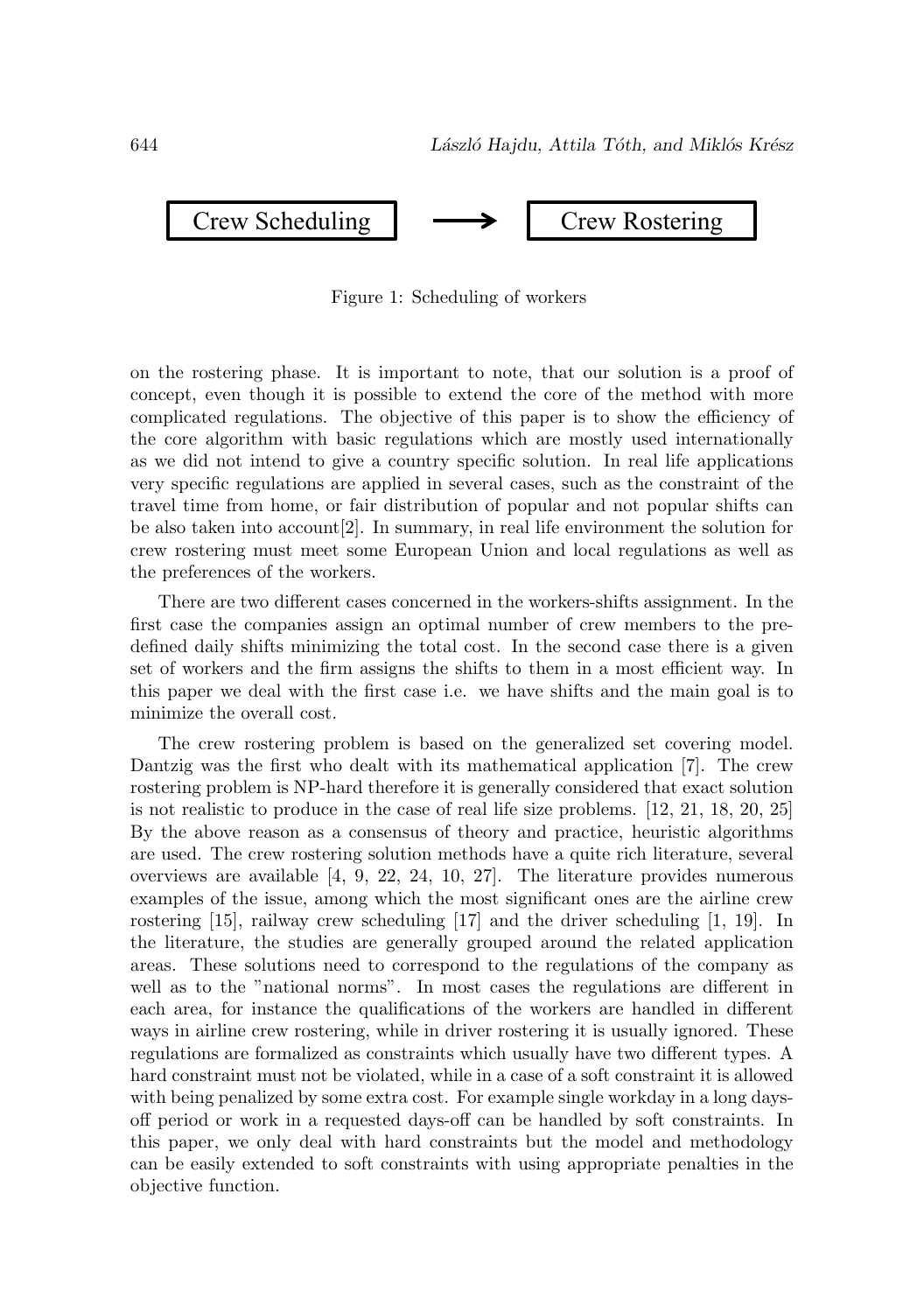Taking into consideration the basic regulations of all the significant areas (typically regulated in national laws) we have applied the following constraints:

- 1. A worker can have maximum one shift in one day.
- 2. There is a minimum rest time between two shifts.
- 3. There is a maximum total worktime during one week.
- 4. There is a minimum number of days-off in one month.
- 5. There is a maximum number of consecutive workdays.

Every worker has a contract which determines the expected worktime. The difference between this defined worktime and the length of the shifts may produce overtime or undertime. For overtime the worker receives extra payment above the basic salary. However, the basic salary must be paid even in the case of undertime. Therefore the human resource extra cost on the schedules shifts can be optimised through minimizing the overtime.

In this paper, we give a new heuristic solution method based on graph coloring which fits to many application area. Our algorithm has two main steps. In the initial rostering, the algorithm estimates the number of workers, builds a conflict graph from the shifts, and generates days-off pattern for every worker. One of the key innovations of the method is to generate days-off patterns which meet the basic regulations and create a frame for the problem, and to get the additional free days indirectly from the tabu search method. Afterwards the graph is colored, so an initial rostering is created by a modified greedy algorithm. When an initial solution is generated the graph is iteratively recolored with a tabu search method to reduce the cost. An important part of the method is to balance the shifts among workers to create a solution where workers are close enough to their expected workload. The results of the algorithm have been compared to the results of the integer programming model with moderate problem size. These results show that our algorithm is efficient and robust. Our solution is a wireframe for the general crew rostering problem, however we tested our method in a real-life application area of the driver rostering case. In the next two sections the crew rostering problem is defined and the mathematical model of the problem is introduced. Finally, in Section 4 and 5 our heuristic method and the test results will be presented.

## **2 Problem formulation**

The crew rostering problem is formally defined as the following. Let C be the set of workers. The set of shifts denoted by  $S$  which needs to be carried out. A shift is composed of a series of daily tasks. A shift is defined by its date, starting and ending time in the day, duty time (i.e. the time between the starting and ending time), and the working time. The working time might differ from the duty time since a shift may contain idle periods when the worker does not work. The aim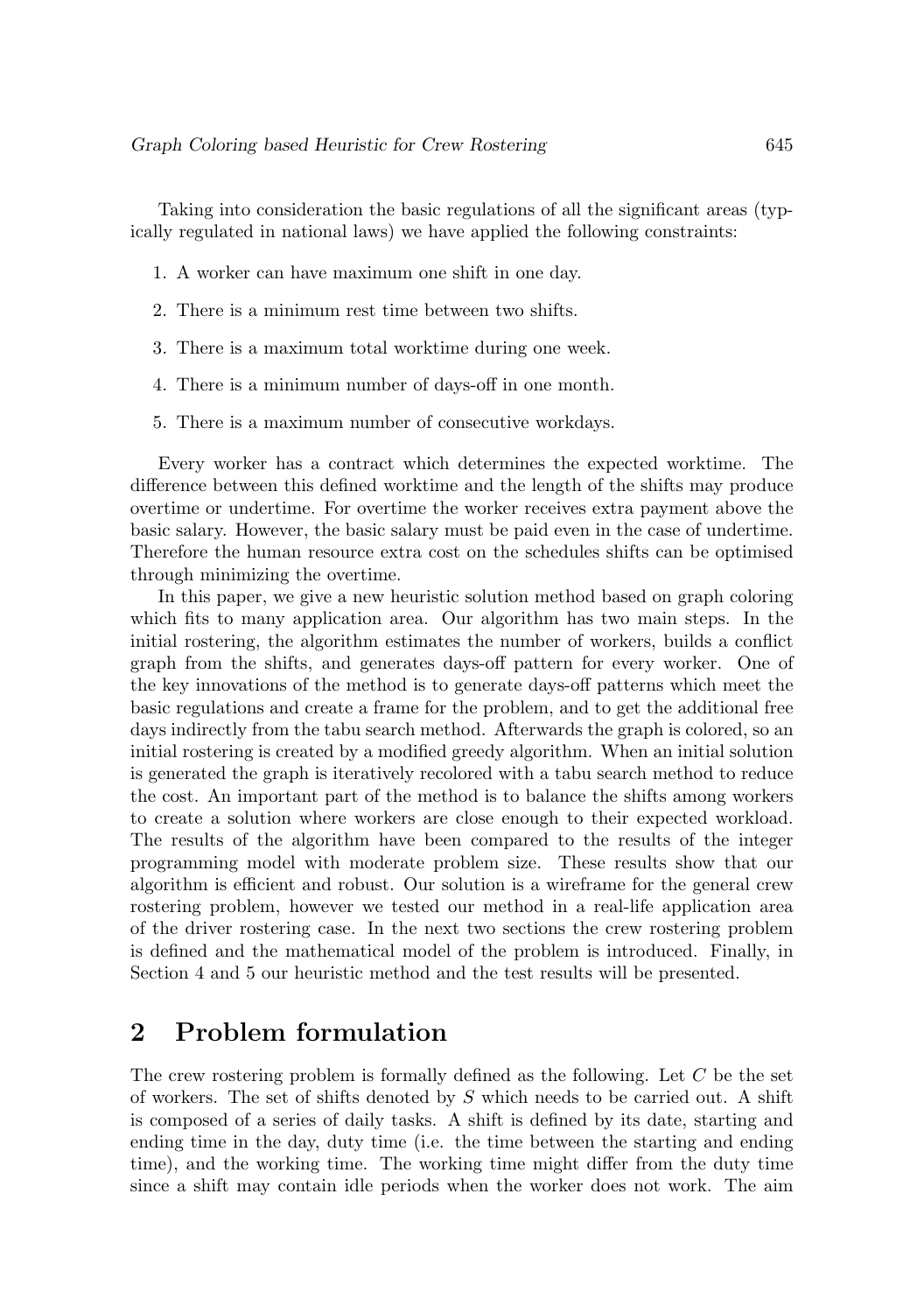is to assign the crew members to the shifts with minimal cost. Consequently, let  $f = S \rightarrow C$  be an assignment where the shifts are covered by the workers where exactly one worker assigned to each shift.

Let  $ct(i)$  be the contract type of worker i. The type of the contract defines the prescribed worktime in average for a single workday. Let  $aw(ct)$  denote the expected daily working hours by contract type ct. Based on the contract it is possible to calculate the expected worktime in the planning period. For example in our case, every crew member has a contract which defines eight working hours per day. In our model, the type of the contract is a parameter, therefore it is possible to deal with different contract types also. The expected worktime can be defined in the following way:

$$
expected\ worktime(i) = number\ of\ workdays * aw(ct(i))\ i \in C \tag{1}
$$

The basic employment cost is based on workers' expected worktime defined by their contract. So in optimal case every worker will work according to her/his expected worktime. However, in case of working over the expected worktime, employers have to provide extra salary for this overtime. Therefore, the cost is the following:

$$
cost = \alpha * overtime + \beta * employment cost
$$
 (2)

where  $\alpha$  and  $\beta$  are pre-defined weights. In a real problem these multipliers can adjust the different costs to the preferences of the company. Following the practice we suppose that the employment cost is proportional to the working hours prescribed by the contract type. Hence, the objective function will consider in the minimization both the overtime and the number of workers. We also assume that the planning period  $P$  is fixed (typically 1-3 months) and all the rules having no specified time period (e.g. the average working time) are considered with respect to P; with this approach we follow the practice as well.

## **3 Mathematical model**

Let  $D$  be the set of the days, Week the set of the weeks and Mon the set of the months in the given planning period. Consequently  $D_w^{Week}$  denotes the days of the week w and  $D_m^{Mon}$  is the days of the month m. Meanwhile the length of the planning period (the number of days) is defined by l, and let  $l_m$  be the number of days in the month  $m$ . The set of the workers is denoted by  $C$ , and the set of shifts by  $S$ where  $S_p$  is the set of shifts on day p. Let  $SS_{ik}$  is a compatibility relation between the shifts, where its value is 1 if shift j and shift  $k$  can be assigned to the same worker, and 0 otherwise (can be used to define Rule 2). Let  $WT$  be the maximum worktime on a week (for Rule 3),  $WD$  be the maximum number of consecutive workdays (for Rule 5) and  $D_p^{WD}$  be such number of the consecutive days beginning from day p  $(WD + 1$  days in a row). The minimum number of days-off is denoted by RD (for Rule 4). Let the expected worktime in a month be  $aw(ct(i, m))$ ,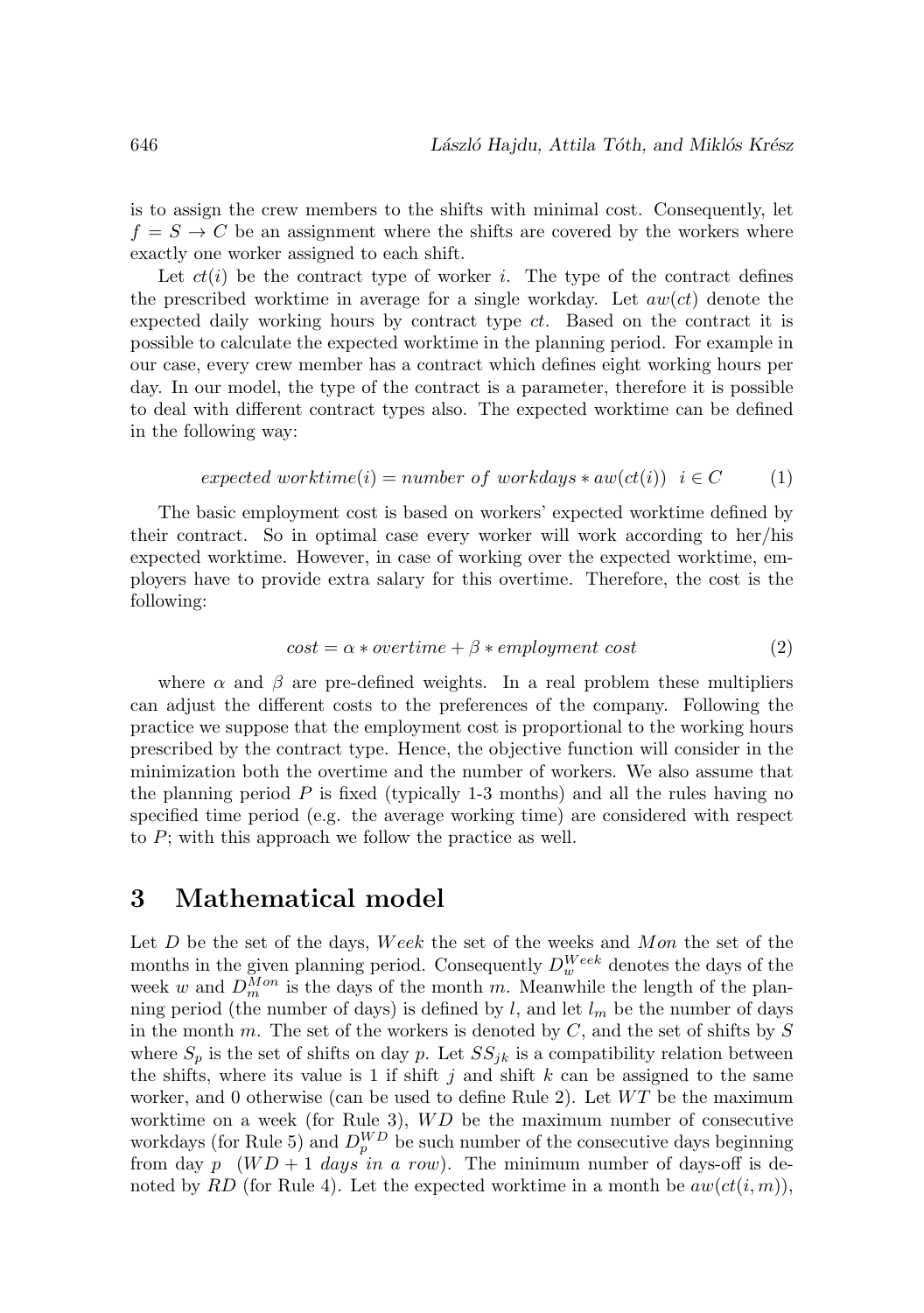where  $m \in Mon$  and  $i \in C$ . In order to minimize the number of workers let  $cc(i)$ be the operational cost of worker i, i.e the base salary. Let  $wt(j, p)$  be the worktime of shift j on day p. Finally let  $\alpha$  be the weight of the overtime and  $\beta$  be the weight of the employment cost. We need the following variables to define the model:

Driver  $i$  assigned to shift  $j$ :

$$
x_{ij} \in \{0, 1\} \quad \forall i \in C, \ \forall j \in S \tag{3}
$$

Driver  $i$  works on day  $p$ :

$$
z_{ip} \in \{0, 1\} \quad \forall i \in C, \ \forall p \in D \tag{4}
$$

Driver *i* works in the planning period:

$$
y_i \in \{0, 1\} \quad \forall i \in C \tag{5}
$$

Overtime of worker i:

$$
\pi_i \ge 0 \quad \forall i \in C \tag{6}
$$

The constraints of the integer programming model are the followings:

Exactly one worker is assigned to each shift.

$$
\sum_{i \in C} x_{ij} = 1 \quad \forall j \in S \tag{7}
$$

There is at most one shift assigned to worker on a given day.

$$
\sum_{j \in S_p} x_{ij} = z_{ip} \quad \forall i \in C, \ \forall p \in D \tag{8}
$$

An employee works in the planning period if he/she has at least one shift.

$$
\sum_{p \in D} z_{ip} \leq ly_i \quad \forall i \in C \tag{9}
$$

The following constraint excludes the possibility of assigning two incompatible shifts to a worker.

$$
x_{ij} + x_{ik} \le SS_{jk} + 1 \quad \forall i \in C, \quad \forall j, k \in S \tag{10}
$$

The worktime must not exceed the maximum working time in any week.

$$
\sum_{p \in D_{w}^{Week}} \sum_{j \in S_{p}} x_{ij} wt(j, p) \le WT \quad \forall i \in C, \ \forall w \in Week
$$
 (11)

A worker can have at most the maximum number of consecutive shifts.

$$
\sum_{p \in D_q^{WD}} z_{ip} \le WD \quad \forall i \in C, \ \forall q \in D \tag{12}
$$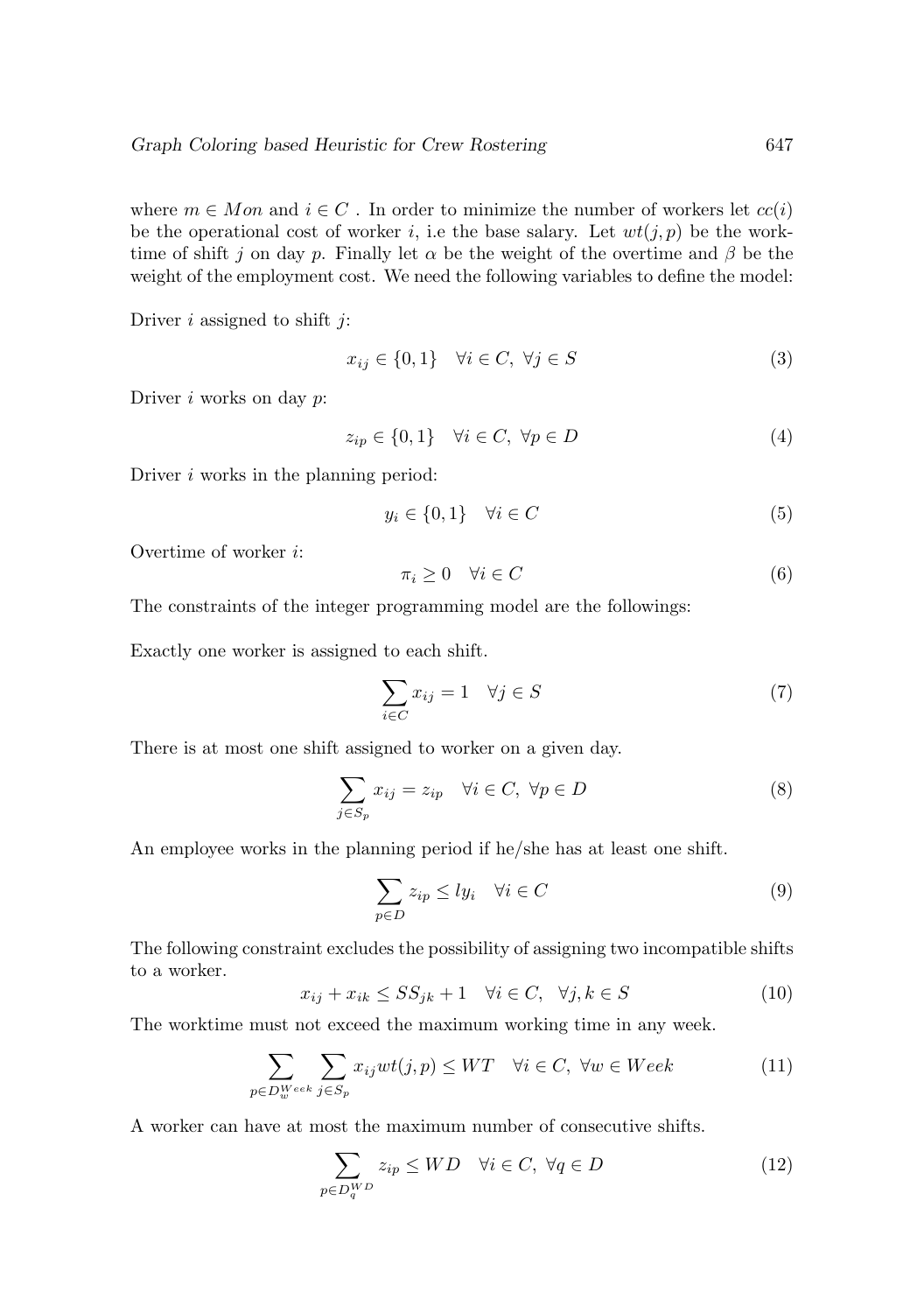At least the required number of days-off have to be given for each worker in a month.

$$
\sum_{p \in D_m^{Mon}} z_{ip} \le l_m - RD \quad \forall i \in C, \ \forall m \in Mon \tag{13}
$$

Let us define the overtime.

$$
\sum_{m \in Mon} \sum_{p \in D_m^{Mon}} \sum_{j \in S_p} x_{ij} wt(j, p) - aw(ct(i, m))) \le \pi_i \quad \forall i \in C \tag{14}
$$

The objective function minimizes the sum of the weighted overtime and the operational cost.

$$
\min \sum_{i \in C} (\alpha \pi_i + \beta y_i cc(i)) \tag{15}
$$

The mathematical model is a good approach if the problem is relatively small because it gives an exact solution for the problem. Unfortunately in real life there are often too big problems for these solution methods therefore in most cases the companies use heuristics.

## **4 Heuristic method**

Our algorithm is a two-phase graph coloring method (TPC), where in the first step an initial rostering is produced with a graph coloring procedure and in the second step this rostering is improved with the over- and undertime being minimized by tabu search. M. Gamache et. al [11] developed a method, where graph coloring algorithm based tabu search was used for scheduling pilots. These pilots have qualification and the objective is to find a feasible solution in a pre-specified workload interval. Nevertheless, in the literature tabu search method is a widely used technique especially in bus driver scheduling or rostering. Some example papers using tabu search to solve the scheduling problem (defining the shifts) are [6, 26], but the method was also successfully applied for laboratory personnel scheduling problems [3]. However, in our case both the problem and the solution method are different by two reasons: the regulations are different and here days-off patterns are used. Furthermore, we will give a general solution method for the crew rostering, serving as a framework to be specialized to several fields. In our approach by its universality and flexibility, days-off patterns will be applied with a k-coloring algorithm.

The TPC has the following steps:

- 1. Initial rostering.
- a Estimate the number of workers.
- b Generate days-off patterns.
- c Build a conflict graph.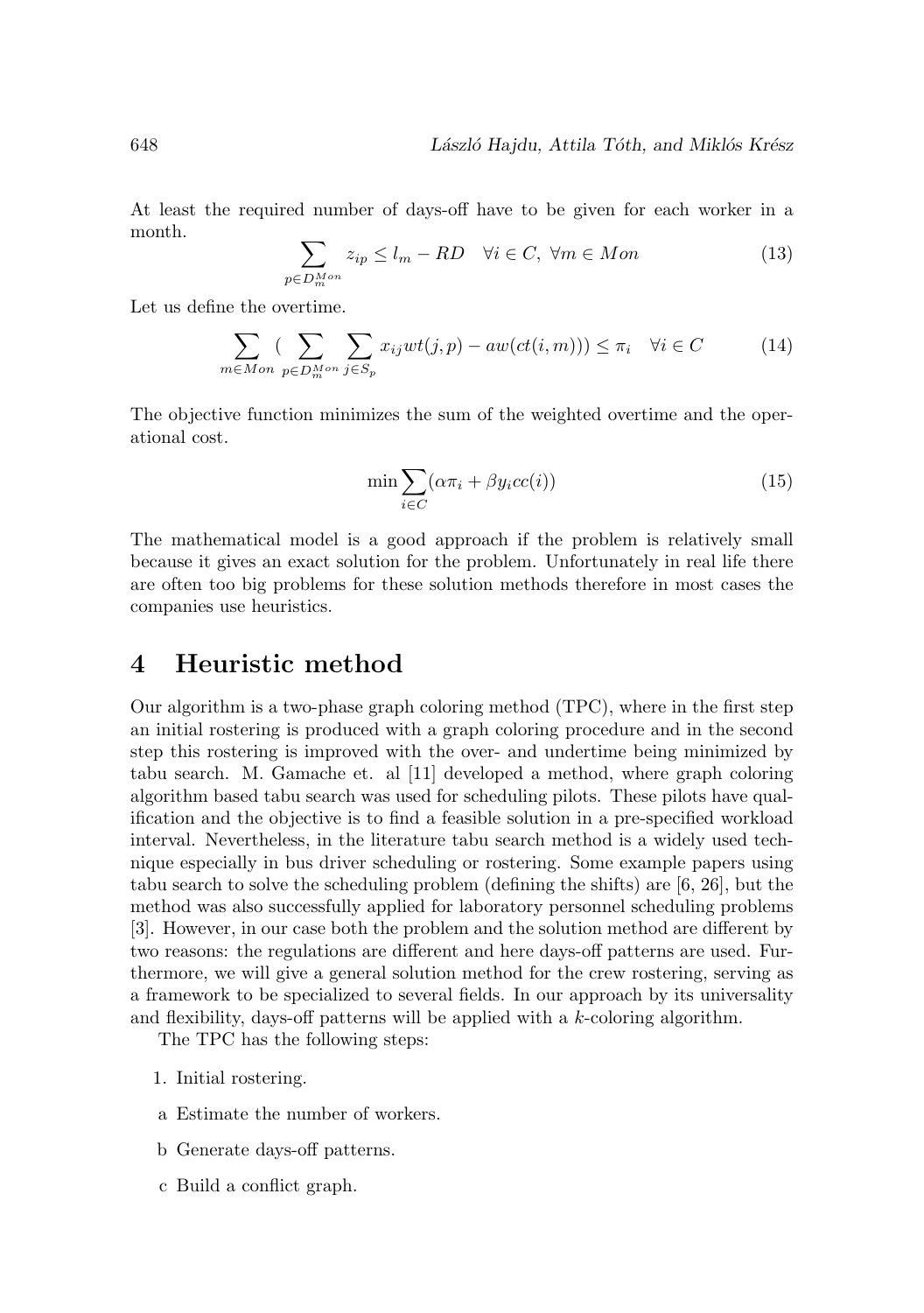- d Color the graph.
- 2. Tabu Search to improve the solution.

The initial rostering determines the number of workers, the days-off patterns and the initially colored graph. First, the algorithm estimates the optimal number of workers and for each worker generates a days-off pattern. These patterns will define whether a worker can work on a day or not. In the last two steps of the initial phase the conflict graph is built and colored. In most cases the cost of the initial rostering can be improved, therefore in the second phase the method switches the shifts between the workers with a local search method in order to minimize the cost of the rostering.

It is important to note that in our heuristic the objective function is divided into two parts (see Formula 2). The algorithm tries to minimize the number of workers in the initial phase, while the recoloring step is to minimize the overtime. A feature of the heuristic that we get better solution if we also minimize the undertime: we will see below that it is an equivalent approach with respect to Formula 2 and it will provide a solution in which the workload will be balanced among the employees.

Nevertheless, the general cost function of the method is based on the overtime and undertime only. Since the employment cost is proportional to the working hours by contract (expected worktime), we will see that Formula (2) is equivalent to the weighted linear combination of overtime and undertime. Formally, the overtime and the undertime definition and the cost of the heuristic are the following.

$$
overtime = \sum_{i \in C} \max(0, \text{worktime}(i) - expected \text{ worktime}(i))
$$
 (16)

$$
undertime = \sum_{i \in C} abs(min(0, worktime(i) - expected\ worktime(i))) \tag{17}
$$

$$
cost = \alpha' * overtime + \beta' * undertime
$$
\n(18)

In order to clarify the equivalence of Formulas (2) and (18), notice that the total worktime required by the shifts (the sum of the worktime of all the shifts) in the whole planning period is a constant. Therefore it is easy to see that in any solution the expected worktime is equal to (total worktime – overtime + undertime). By this we obtain for Formula (2):

$$
cost = \alpha * overtime + \beta * (total worktime - overtime + undertime)
$$
 (19)

Then  $(\beta * total \text{ working})$  is a constant and provides the basic theoretical lower bound in the cost. Therefore  $\alpha' = \alpha - \beta$  and  $\beta' = \beta$  will make Formulas (2) and (18) equivalent from optimization point of view with (18) expressing the extra cost above the basic theoretical lower bound.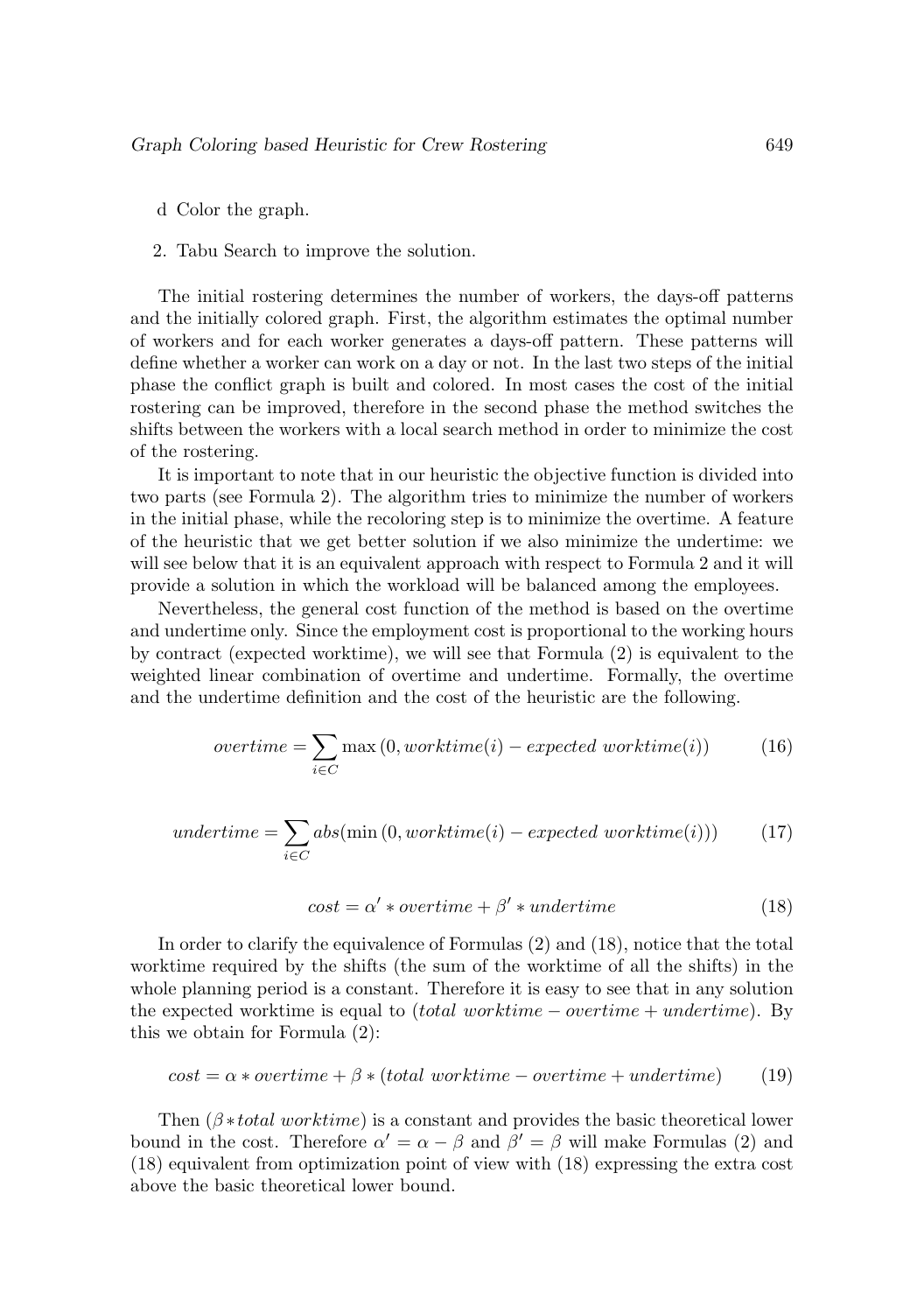### **4.1 Initial rostering**

#### **4.1.1 Estimate the number of workers**

At first, the initial set of workers  $(C<sup>*</sup>)$  needs to be defined wherewith the shifts can be effectively covered. The number of these workers can be estimated for the planning period using the total worktime of the shifts and the contracts of the workers. In our case we concern "uniform workers" meaning that they have the same type of contracts, i.e. their expected worktime is the same. Basically, we suppose that the planning period is one or a few months (typically 1-3 months). This assumption is general in real life situations, but it can be easily relaxed to any length of the planning period. Therefore, the number of the crew members for a given contract type  $ct$  is given by the following way:

$$
|C^*| = round\left(\frac{total\ worktime}{aw(ct) * number\ of\ workdays}\right)
$$

Practically, an initial set of workers is given in such a way that the expected worktime is assigned to all of the workers determined by the contract type in every day of working. In this way, the estimated number will be the cardinality where the difference of the total worktime and the expected worktime for this set is minimal.

A trivial lower bound for the number of workers can also be given by the number of the shifts on the busiest days, since one crew member can have at most one shift a day. Furthermore, if the estimated number of workers is known, a theoretical lower bound  $(LB^{ot})$  for the overtime can be given by the following way:

$$
LB^{ot} = \max(0, (total\ worktime - |C^*| * aw(ct) * number\ of\ workdays))
$$

It is clear that with a given set of workers  $LB^{ot}$  is correct since the overtime is minimal in this case if every worker has workload at least according to his/her contract.

#### **4.1.2 Generate days-off patterns**

In some areas, it may be necessary to pre-specify days for a worker in advance when he or she does not work (called days-off) in the planning period (called daysoff pattern). Some example for the usage of days-off patterns can be found in the literature [23, 8]. It is a widely accepted and used methodology to generate a days-off for the workers in the crew rostering. The advantage of the days-off patterns is that the days-off requested previously by the workers can be taken into account, as well as the 4th (minimum number of days-off in one month) and 5th (maximum number of consecutive workdays) rules are fulfilled here, so we do not have to concern these in the latter phases.

Days-off patterns define different fixed free days for each worker. We tried 3 different methods to generate the days-off patterns. At first we generated random patterns as presented in Table 1. The days-off are generated by weighted random generator which consider the number of the shifts on the days and Rule 4 and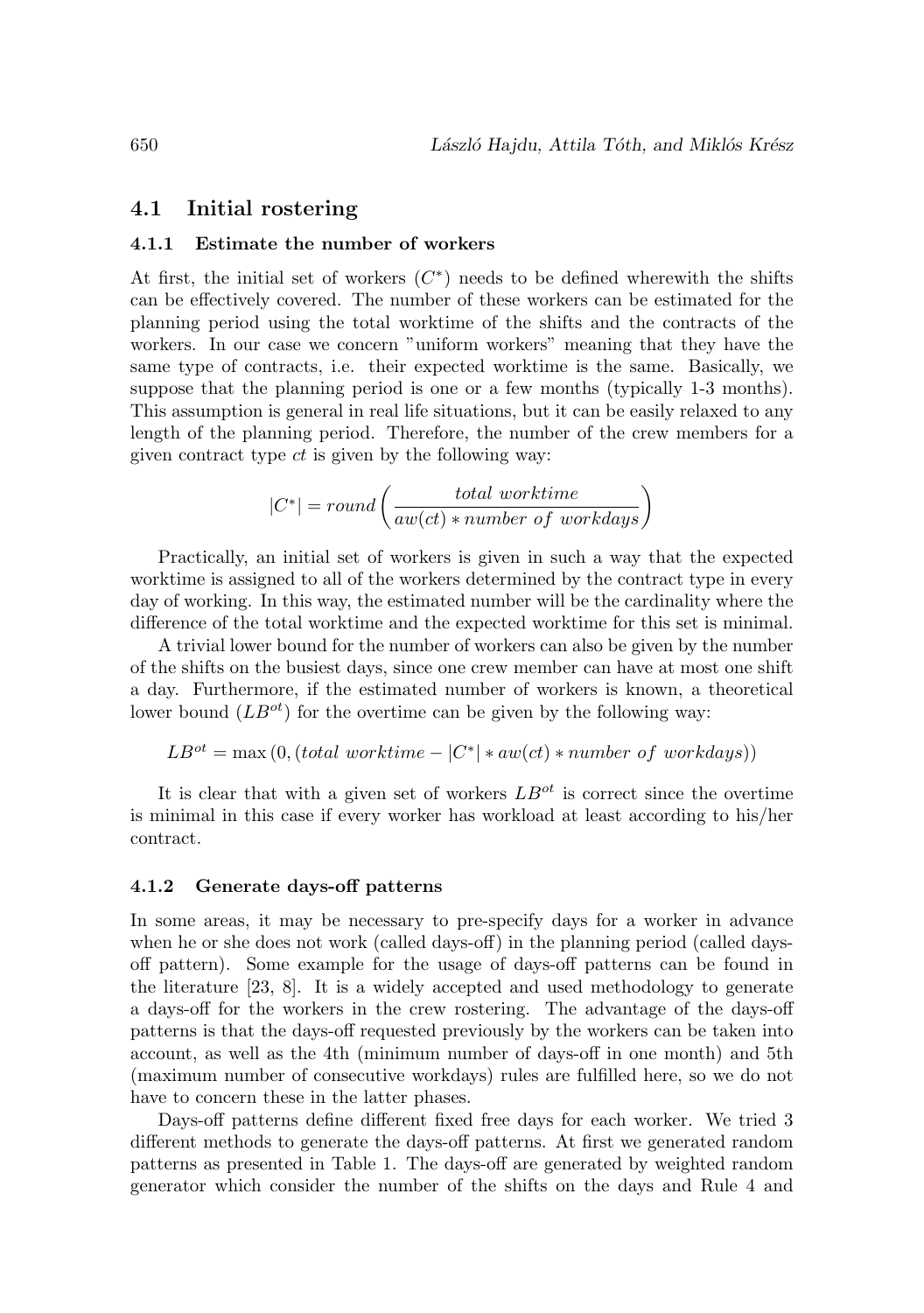Rule 5. On days with higher shift load the workers received a day off with lower probabilities than those days where lower number of shifts are. To formalize the probability let  $|C *|$  be the estimated number of workers and  $S_i$  denote the set of the shifts on the day j, the probability of the days-off on the day j is given by  $1 - (|S_i|/|C^*|)$ ; if the generated days-off pattern doesn't meet with the rules, we insert additional free days into the pattern randomly. The pattern vector is generated for every worker one by one.

| Worker | Mon | Tue | Wed | Thu | Fri | Sat | Sun |
|--------|-----|-----|-----|-----|-----|-----|-----|
|        |     |     |     |     |     |     |     |
| 2.     |     |     |     |     |     |     |     |
| 3.     |     |     |     |     |     |     |     |
| 4.     |     |     |     |     |     |     |     |
| 5.     |     |     |     |     |     |     |     |
| 6.     |     |     |     |     |     |     |     |
| 7.     |     |     |     |     |     |     |     |

Table 1: Random days-off patterns

The second tested pattern type was the so called 5-2 pattern (see Table 2). Here, the workers get two days-off after each consecutive five workdays. These days-off patterns repeat a seven days long sub-pattern along the planning period such that if the sub-pattern starts at day  $i^*$  then from day  $i^*$  to day  $i^*+4$  the days are workdays and days  $j^*+5$  and  $j^*+6$  are days-off. The next pattern shifts the sub-pattern forward with one day. Therefore, seven different patterns are generated from this days-off pattern type.The 5-2 pattern seemed to be appropriate, since a week usually contains 5 workdays and 2 days off. Hence, if everyone will work by this 5-2 pattern, then their working hours are likely close to their expected worktime. It is clear that the 5-2 days-off patterns also meet the defined hard constraints.

We found that the random and the 5-2 patterns are too rigid and greedy with producing too much exclusion in the first phase. This means that during the graph coloring the days-off patterns exclude too many workers on days where they could possibly work.

To overcome this problem the third pattern type defines minimal fixed daysoff considering the rules. Thus, we propose a 6-1 days-off pattern which means that the workers get one fixed days-off after every six consecutive workdays. These patterns are generated with the same method as 5-2 patterns, but in the subpattern from days  $j^*$  to  $j^*+5$  are workdays and day  $j^*+6$  is days-off (see in Table 3). This pattern meets both the minimal free days rule (Rule 4) and the maximal consecutive workdays (Rule 5) based on the European regulations (see in Section 5). It causes only a few exclusion during the graph coloring. Also, the tabu search will have a relatively big state space. Naturally, the pattern defines only fixed daysoff and in the last phase we may get automatically some additional days-off in the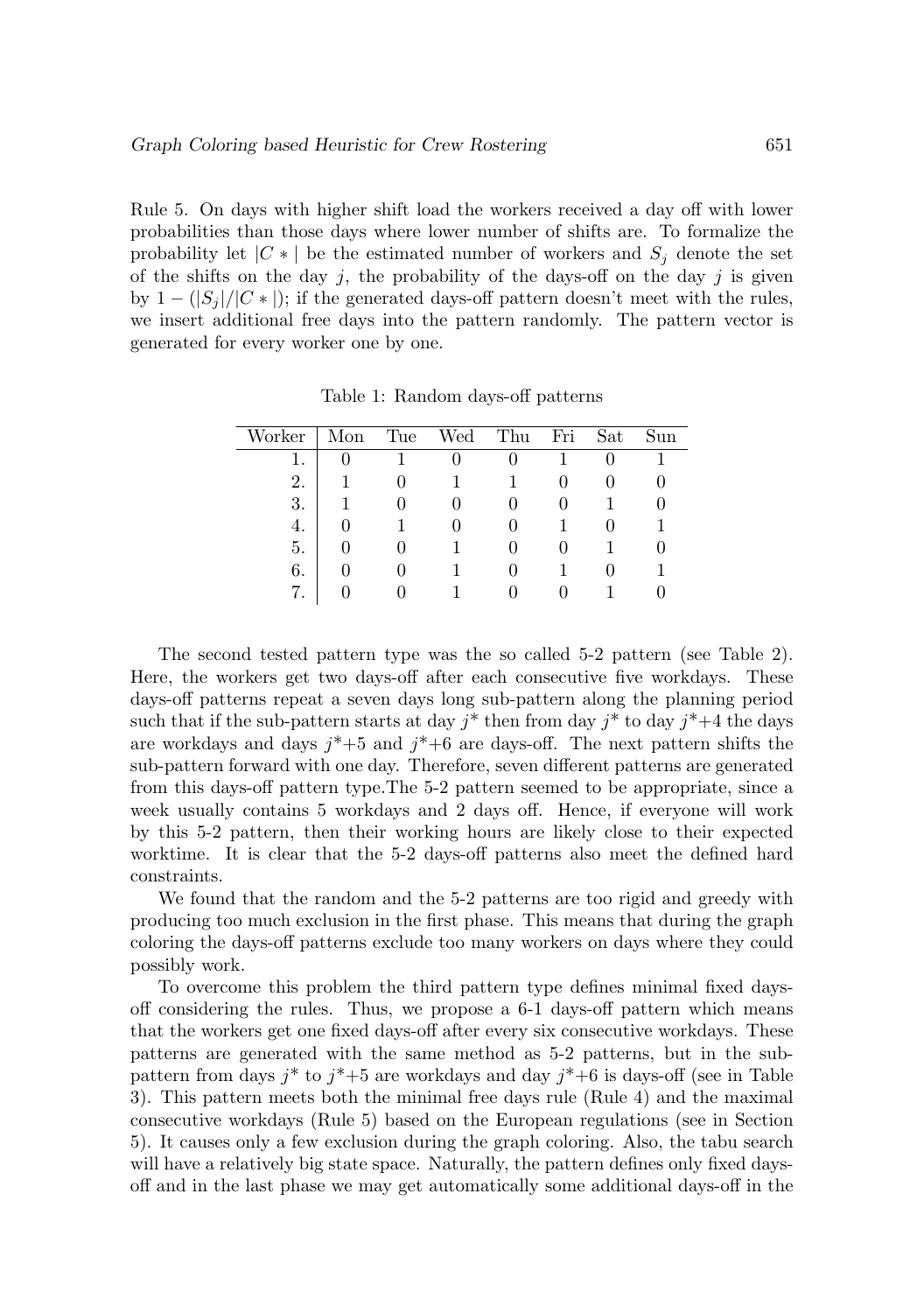| Worker | Mon | Tue | Wed | Thu | Fri | Sat | Sun |
|--------|-----|-----|-----|-----|-----|-----|-----|
|        |     |     |     |     |     |     |     |
| 2.     |     |     |     |     |     |     |     |
| 3.     |     |     |     |     |     |     |     |
| 4.     |     |     |     |     |     |     |     |
| 5.     |     |     |     |     |     |     |     |
| 6.     |     |     |     |     |     |     |     |
| 7.     |     |     |     |     |     |     |     |

Table 2: 5-2 days-off patterns

final solution: when the workers are not assigned to a shift they automatically have a day off. Because of the days-off patterns, the 4th and 5th rules does not need to be taken into account later in step 2. In the Table 2 and Table 3 it is enough to give the day-off patterns for the first seven workers, since if  $i$  and  $j$  are the indexes of the workers, and positive integers, furthermore  $i \equiv j \mod(7)$  then the  $i - th$  and  $j - th$  workers have the same days-off pattern.

Table 3: 6-1 days-off patterns

| Worker | Mon | Tue | Wed | Thu | Fri | Sat | Sun |
|--------|-----|-----|-----|-----|-----|-----|-----|
|        |     |     |     |     |     |     |     |
| 2.     |     |     |     |     |     |     |     |
| 3.     |     |     |     |     |     |     |     |
| 4.     |     |     |     |     |     |     |     |
| 5.     |     |     |     |     |     |     |     |
| 6.     |     |     |     |     |     |     |     |
|        |     |     |     |     |     |     |     |

#### **4.1.3 Build a conflict graph**

Let  $G = (V, E)$  be a graph so called conflict graph, where every shift in the planning period is a vertex of the graph. There is an edge between two vertices if the corresponding shifts must not be performed by the same worker. For example if the time between two shifts is less than defined by the 2nd rule or they are on the same day.

To understand the graph building let us see an example. Let the initial input of two days with 8 shifts is prescribed in Table 4. The shifts of each day compose cliques. There are 3 additional edges between them  $(1-5,1-6,3-5)$  because the time period between these shifts is less than the required one by Rule 2 (general value is 12 hours what we use here too). The generated graph is presented by Figure 2.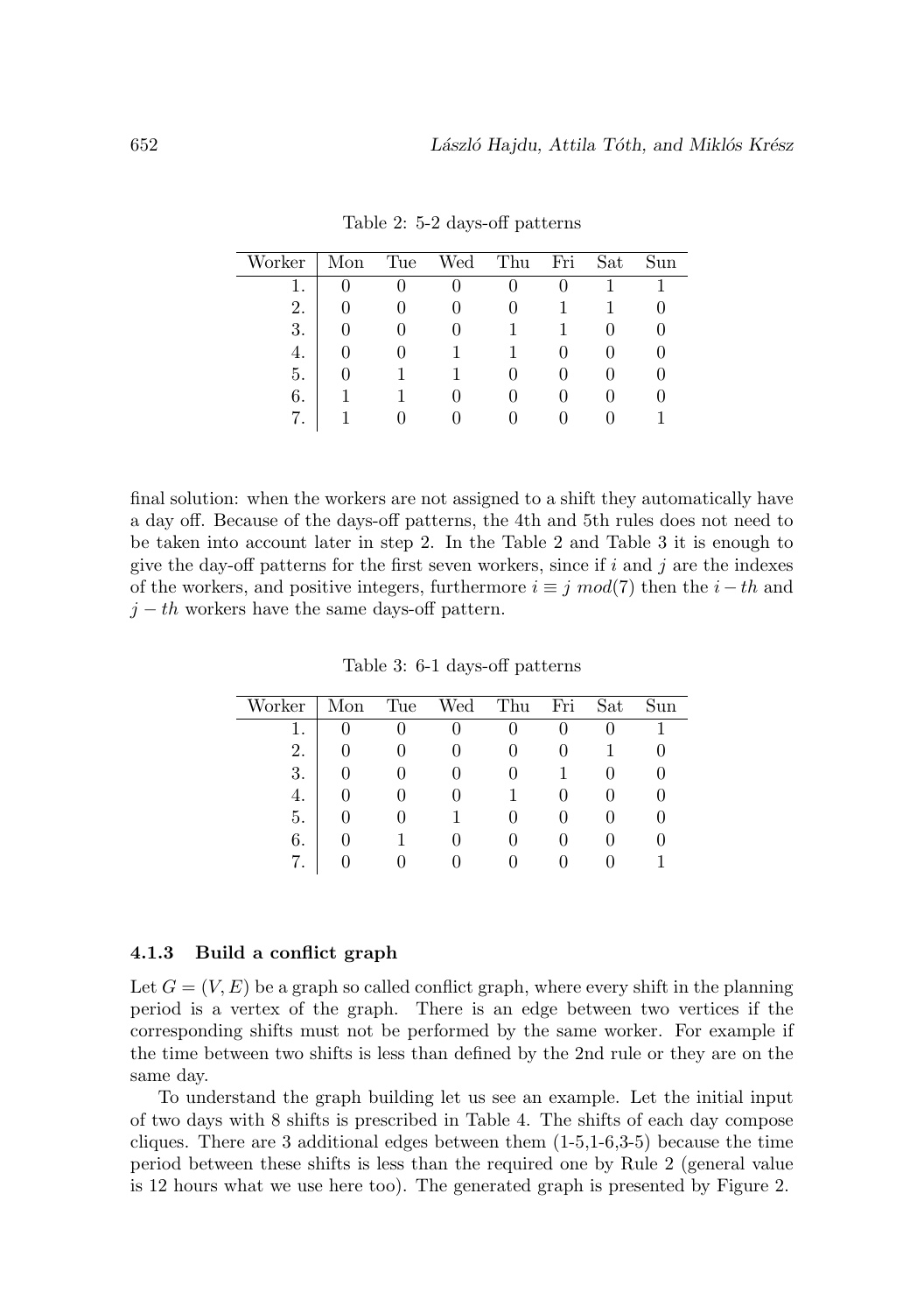| Id             | $_{\text{Date}}$ | Begin | End  | Worktime |
|----------------|------------------|-------|------|----------|
| 1              | 2016.01.01       | 889   | 1411 | 522      |
| $\overline{2}$ | 2016.01.01       | 540   | 984  | 444      |
| 3              | 2016.01.01       | 714   | 1135 | 421      |
| 4              | 2016.01.01       | 237   | 713  | 476      |
| 5              | 2016.01.02       | 396   | 850  | 454      |
| 6              | 2016.01.02       | 454   | 992  | 538      |
| 7              | 2016.01.02       | 702   | 1138 | 436      |
| 8              | 2016.01.02       | 814   | 1327 | 394      |

Table 4: Example shifts with their date,startin and ending time in minutes (0-1440 a day), and the contained working time in minutes.



Figure 2: Example graph

#### **4.1.4 Color the graph**

Node coloring of a graph means assigning a color to each node in such a way that every neighboured node has different color. A coloring of the conflict graph gives a rostering for the problem if one color corresponds one worker. This rostering is correct since it fulfills the defined rules: Rule 1 and Rule 2 are guaranteed by the structure of the conflict graph, Rule 4 and 5 are fulfilled by the days-off pattern and Rule 3 is handled in the coloring. If we set the ending time of the vertices to the maximum of the increased value by the time of the 2nd rule and that of the end of the day, then we will obtain an interval graph. [16] There is efficient algorithm to color interval graph [14], but due to the extra restrictions of the crew rostering problem it becomes NP-hard. A good overview of the problem written by Kolen et. al [28]. Such a k-coloring algorithm is needed while adding a new color is possible. The initial estimation of the number of workers is usually correct, but some extraordinary inputs, e.g shifts with too short worktime, result such a graph that could not be colored with the estimated number of colors.Therefore we used the DSATUR algorithm which is effective and can be easily adopted to our needs (see Brelaz [5]) with coloring the nodes by their saturation values (saturation of a vertex represents the number of different color classes in its neighbourhood). Each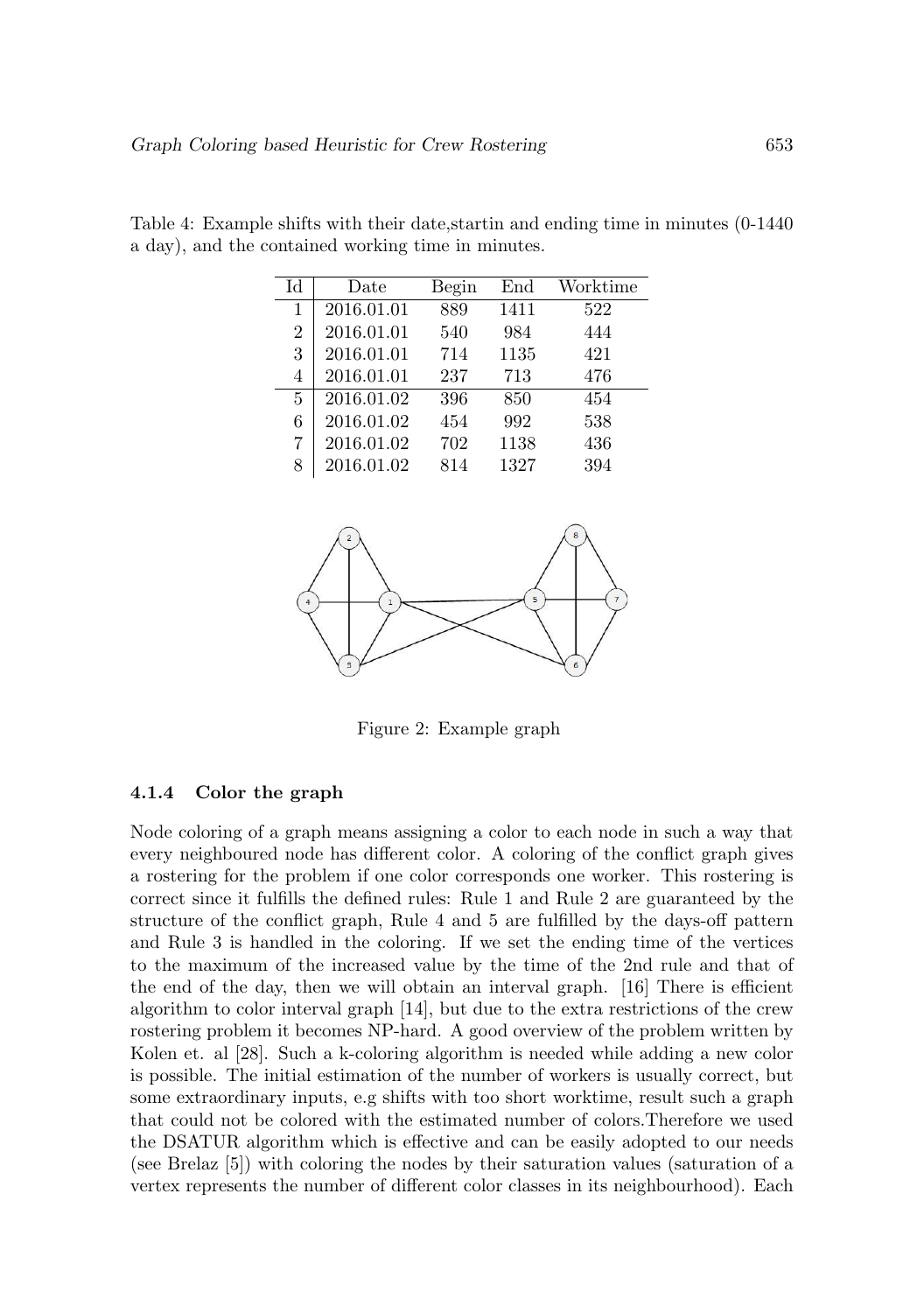coloring iteration chooses the node with the highest saturation value and chooses the color where the corresponding worker is in maximum undertime. It starts with the estimated number of colors (i.e worker) and adds new color if it is necessary (i.e no available worker for a shift).

| <b>Algorithm 1</b> Graph coloring.                                          |  |
|-----------------------------------------------------------------------------|--|
| $\pm$ While there is an uncolored vertex                                    |  |
| 2. Let $v$ be the next uncolored vertex with the maximal saturation value   |  |
| 3. If there is an equal saturation we choose the vertex with maximal degree |  |
| 4: $C \leftarrow$ available colors where the regulations are not violated   |  |
| 5: Choose available color $c \in C$ (i.e worker) with the lowest worktime.  |  |
| 6: If c does not exist let c be a new color.                                |  |
| 7: Assign $c$ to $v$ .                                                      |  |
| 8: for each $v_n \in$ neighbours of v do                                    |  |
| $v_n \leftarrow update saturation value$<br>9:                              |  |
| $10:$ end for                                                               |  |
| 11: end while                                                               |  |
|                                                                             |  |

The graph coloring gives an initial solution which meets the given constraints and assigns a worker to every shift. Since the real working time of each worker and their expected worktime is known, the initial cost can be calculated.

## **4.2 Tabu Search**

The tabu search was introduced by Glover in 1986 and it is one of the most famous local search techniques [13]. The state space of the tabu search denoted by SL consists of all the feasible coloring patterns in the conflict graph. Each state is a coloring and the objective function has to be minimized on SL. The algorithm visits solutions  $sl_0, sl_1, ... sl_n \in L$ , where  $sl_0$  is the initial solution produced by the graph coloring and  $sl_{i+1} \in N(sl_i)$  with  $N(sl)$  denoting the set of neighbours of sl. The next neighbour is chosen by a first fit method meaning that the first neighbouring solution is chosen being better than the actual solution and the neighbours are in a random order. Steps chosen in one step are stored in the tabu list denoted by TL. The steps in the list are forbidden to repeat. The neighbours of a solution sl are defined by using the following operations:

- 1. Recoloring of a vertex: Another color is given to a vertex of the graph. It means that a shift is taken away from a worker and given to another one permitted by the constraints.
- 2. Swapping the colors of two vertices: The colors of two vertices are switched, therefore shifts are swapped between two workers in a way that both of them receive a shift which they can carry out with keeping the constraints.

The algorithm tries to change or swap a shift between the colors of the most undertimed worker and the most overtimed worker. After carrying out the vertex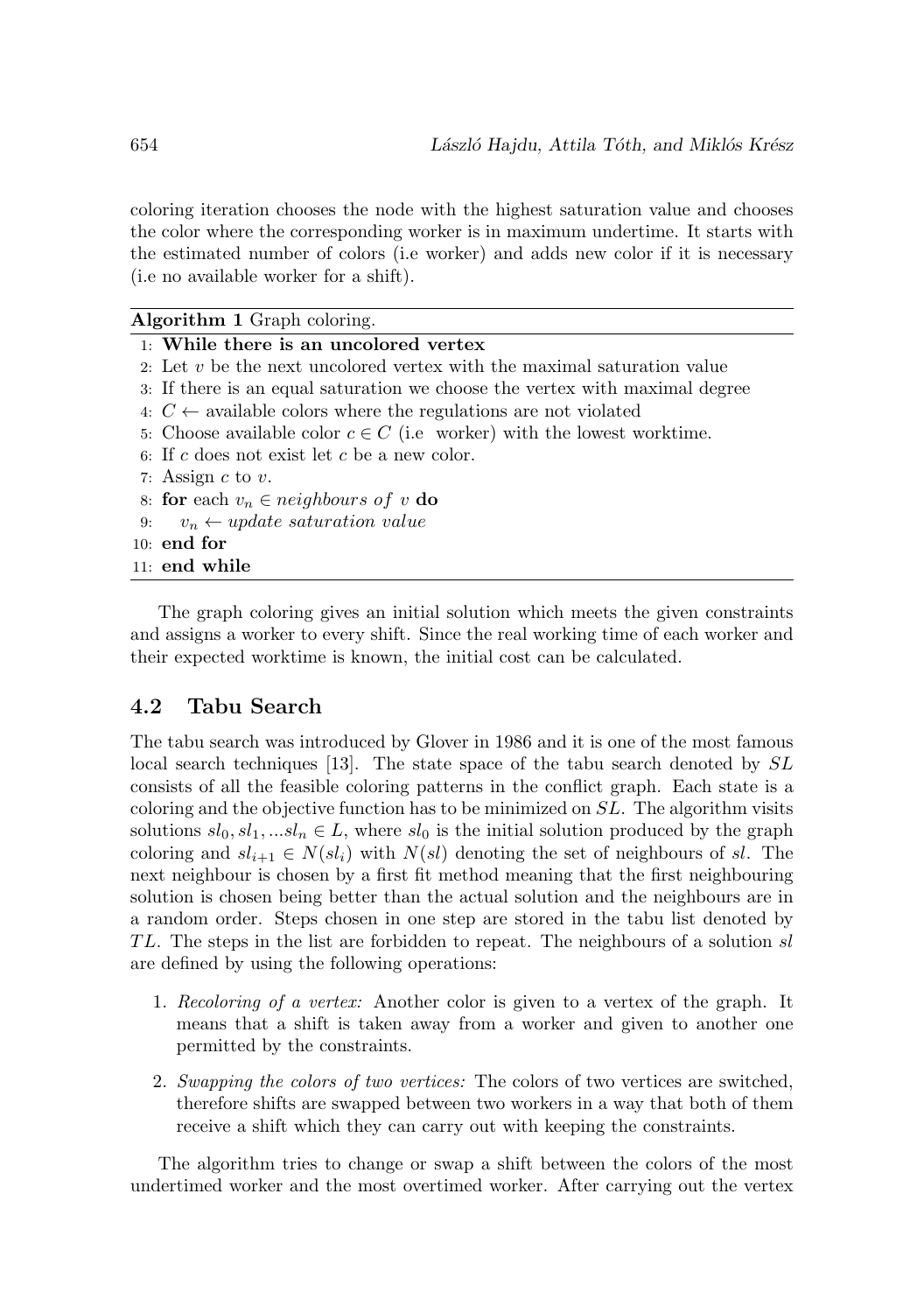recoloring or the vertex swapping, the step is added to the tabu list. So the moves are stored in the tabu list instead of the states. The elements spend a specified number of iterations in the tabu list, and if the length of the tabu list is greater than the max allowed iteration for an element on the list, then the oldest element which took the longest time on the  $TL$ , will be deleted from it. Pseudocode is given in Algorithm 2.

**Algorithm 2** Tabu search.

|     | 1: $s_0 \leftarrow initial \; solution$                                                 |
|-----|-----------------------------------------------------------------------------------------|
|     | 2: $TL \leftarrow \emptyset$ , $s \leftarrow s_0$ , best $\leftarrow s_0$               |
|     | 3: while stopping criteria do                                                           |
| 4:  | $E \leftarrow \textit{workers}$ ordered by worktime                                     |
| 5:  | for each $e_1 \in E$ from undertimed to overtimed order do                              |
| 6:  | for each $e_2 \in E$ from overtimed to undertimed order do                              |
| 7:  | $s* \leftarrow$ the first recoloring or swap between $e_1$ and $e_2$ where $cost(s*) <$ |
|     | $cost(s)$ and $move(s, s*) \notin TL$ and goto line 10                                  |
| 8:  | end for                                                                                 |
| 9:  | end for                                                                                 |
| 10: | if $s$ <i>* not exist then</i>                                                          |
| 11: | $s*\in N(s)$ the first solution where move $(s, s*)\notin TL$                           |
| 12: | end if                                                                                  |
| 13: | if $cost(best) > cost(s*)$ then                                                         |
| 14: | $best \leftarrow s*$                                                                    |
| 15: | end if                                                                                  |
| 16: | $TL \leftarrow TL \cup move(s, s*)$                                                     |
| 17: | if $TL.size > max size of tabu list$ then                                               |
| 18: | Remove the oldest element from TL which took the longest time on the                    |
|     | list                                                                                    |
| 19: | end if                                                                                  |
| 20: | $s \leftarrow s*$                                                                       |
|     | 21: <b>end while</b>                                                                    |

Multiple methods can be applied as stopping criteria. In most cases, the criteria is based on the iteration number or on the time bound. In our case, the algorithm stops if it can not find a better solution within a certain number of iteration.

## **5 Test results**

In this section we will introduce the specific regulations for our case study, the test cases and the results of our algorithm. The algorithm was implemented in Java language, and IBM Cplex 12.4 software was used to solve the integer programming part (see Section 3).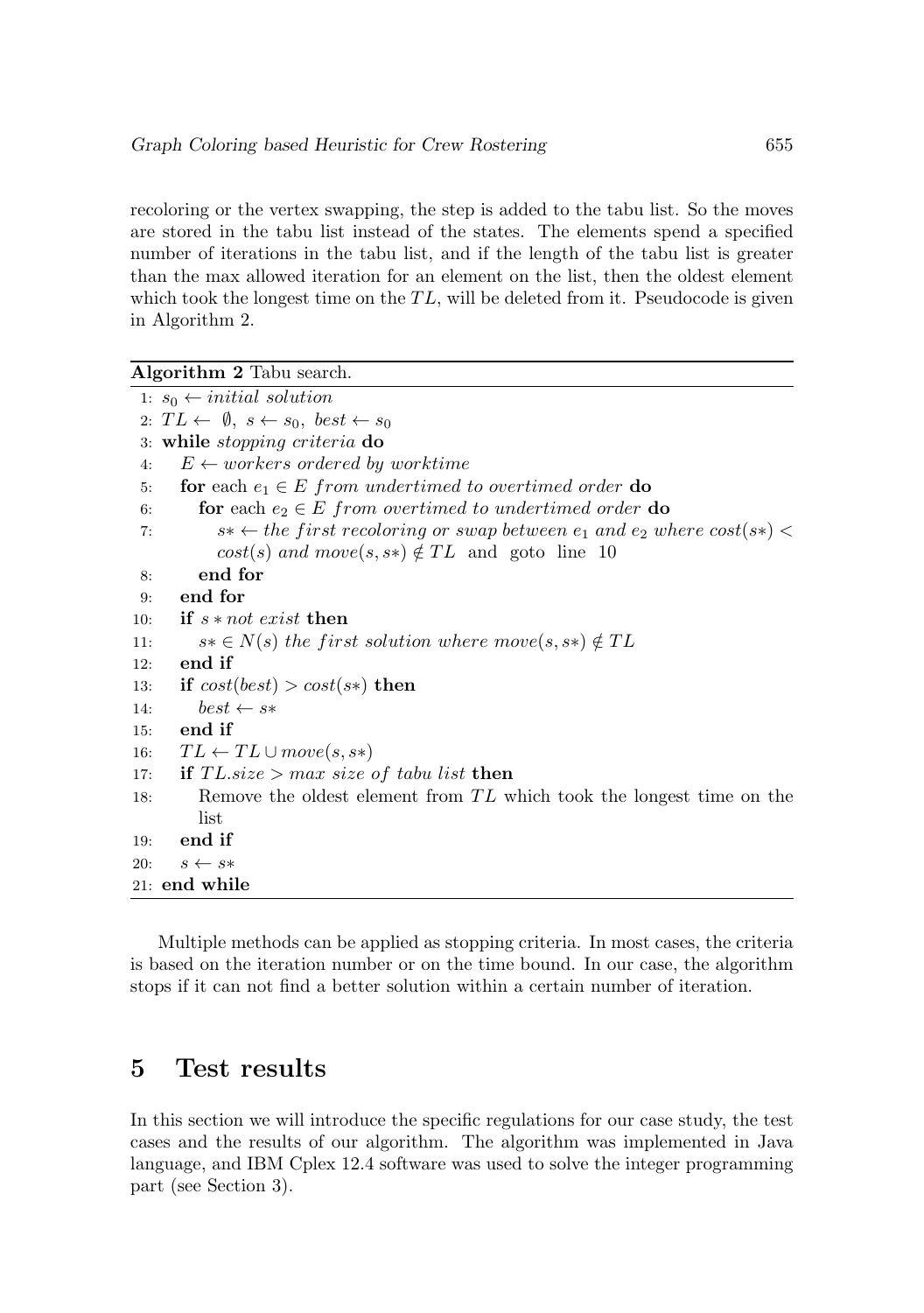The heuristic was run on the following computer:

- Processor: Intel Core I7 970 3.2Ghz
- Memory: 14Gb.
- Operation System: Microsoft Windows 7 Enterprise 64bit

Since the problem definition ignores the personal conditions i.e. illness or holiday, usually the rostering method is a part of a decision support system and the members of the crew are fictive workers. One roster is just the duty which can be performed by one worker following the rules. Therefore, the rostering problem deals with driver types. In this study, one driver type is used but it can be extended several different worker types. Although the presented method is general for any crew rostering problem, we tested it with rostering of bus drivers of a city public transport company. In our case every driver had a contract of 8 hours of worktime with respect to an average workday. The planning period (the timeframe with respect to which the average daily working time should be 8 hours) was 1 month. The following regulation constraints were used for our test cases, as being the general rules in the driver rostering area:

- The minimum rest time between two shifts lasts for 12 hours (Reg. 2)
- The worktime must be less than 48 hours in a week (Reg. 3.)
- Drivers must have at least 4 free days in a month (Reg. 4.)
- The number of the maximum consecutive workdays is 6 (Reg. 5.)

The stopping criteria of the algorithm is given in a way that it ends when no improvement in solutions is found after 200 iterations, or when drivers with underor overtime left only. In the objective function of the mathematical model  $cc(i)$ was defined by the expected worktime, and we set  $\alpha = 2$  and  $\beta = 1$ . We evaluated the methods with Formula (18) during the testing, where  $\alpha' = 1$  and  $\beta' = 1$  by the notes following the definition of the formula. We have chosen this case as the typical example when overtime dominates the cost function. The use of parameters  $\alpha$  and  $\beta$  makes our approach flexible: if we consider the above natural case  $(cc(i))$ being the expected worktime), then practically  $\beta = 1$  and  $1 \le \alpha \le 2$ . Since our goal is to show the applicability of the method as a proof of concept, we made our testing on the above basic case.

The algorithm was tested on real-life problems and on randomly generated data. The real-life instances came from the bus driver scheduling department of the local city bus company Szeged, a mid-size city of Hungary. The artificial problem instances are generated in such a way that the properties of the shifts reflect the characteristics of real life data. The shift distributions of the generated samples are the same with the following properties of the generated shifts: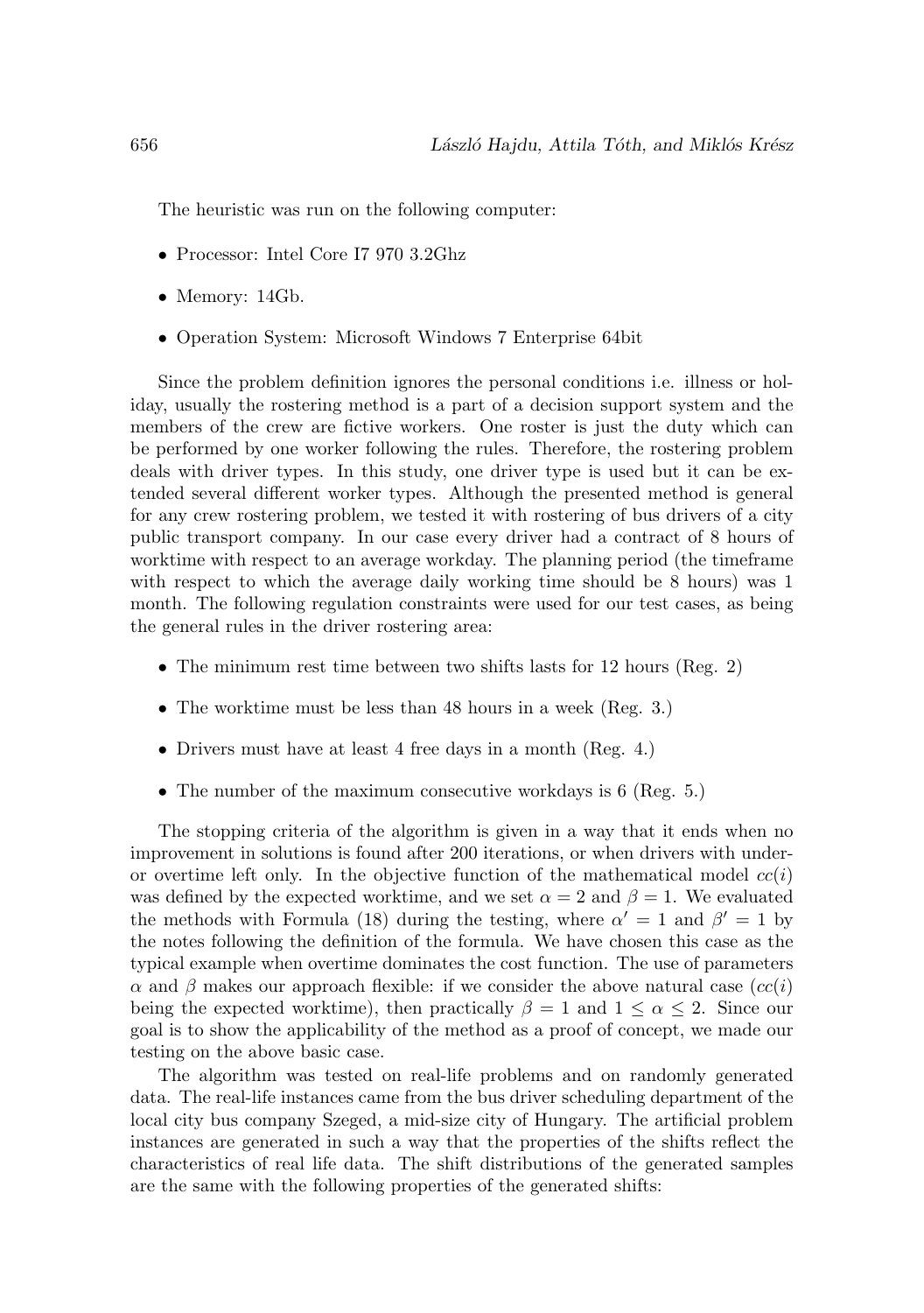- Worktime is between 7 and 9 hours.
- Duty time is between 6 and 10 hours.
- The division of the shifts on a day follows the normal distribution.

The tests on the generated inputs were running in five problem groups of different size and we also tested our algorithm on a real world input (25,50,75,100,200,real). In this context by the size we mean the number of shifts on the most loaded days of the planning period. The workdays are considered with the maximal number of shifts, while weekends are generated with approximately 80-90% of this maximum. The time limit of the CPLEX was 8 hours in each case.

|                       | Lower | Cost | Time               | Cost    | Time     |
|-----------------------|-------|------|--------------------|---------|----------|
| Input                 | bound | heur | heur               | IP      | IP       |
| $gen25_1$             | 4807  | 4807 | $\overline{3.2}$   | 4900    | 18.77    |
| $gen25_2$             | 4658  | 4658 | 3.6                | 4691    | 495.2    |
| gen25.3               | 1825  | 1825 | 4.1                | 1855    | 154.8    |
| $gen25_4$             | 4371  | 4371 | 3.1                | 4457    | 22.96    |
| gen25.5               | 4815  | 4815 | 5.4                | 4911    | 18.11    |
| $gen50-1$             | 3359  | 3359 | 5.4                | 3415    | 875.1    |
| $gen50-2$             | 2581  | 2581 | 15.2               | 2581    | 844.8    |
| gen50.3               | 3000  | 3000 | 10.4               | 3047    | 1102.34  |
| gen50.4               | 1671  | 1671 | 4.8                | 1696    | 1252.78  |
| gen50.5               | 1925  | 1925 | $10.3\,$           | 1960    | 1529.56  |
| gen75 <sub>-1</sub>   | 2861  | 2861 | 50.9               |         |          |
| gen75 <sub>-2</sub>   | 4051  | 4051 | 65.1               |         |          |
| gen75.3               | 3809  | 3809 | 88.9               |         |          |
| gen75 <sub>-4</sub>   | 90    | 100  | 79.4               |         |          |
| gen75 <sub>-5</sub>   | 4682  | 4682 | 65.3               |         |          |
| $gen10\overline{0.1}$ | 3261  | 3361 | 124.4              |         |          |
| gen100.2              | 987   | 2581 | 145.2              |         |          |
| gen100.3              | 1663  | 3000 | 160.4              |         |          |
| gen100.4              | 1671  | 1671 | 121.8              |         |          |
| gen100.5              | 1925  | 1925 | 130.3              |         |          |
| $gen200-1$            | 3564  | 3564 | $\overline{420.4}$ |         |          |
| gen200 <sub>-2</sub>  | 4895  | 4895 | 321.2              |         |          |
| gen200 <sub>-3</sub>  | 3771  | 3771 | 345.4              |         |          |
| gen200 <sub>-4</sub>  | 2930  | 3930 | 329.8              |         |          |
| gen200 <sub>-5</sub>  | 2029  | 2029 | 298.3              |         |          |
| volan_real            | 4897  | 4897 | 9.87               | 5012.87 | 21418.56 |

Table 5: Test results on size (5, 50, 75, 100, 200, real )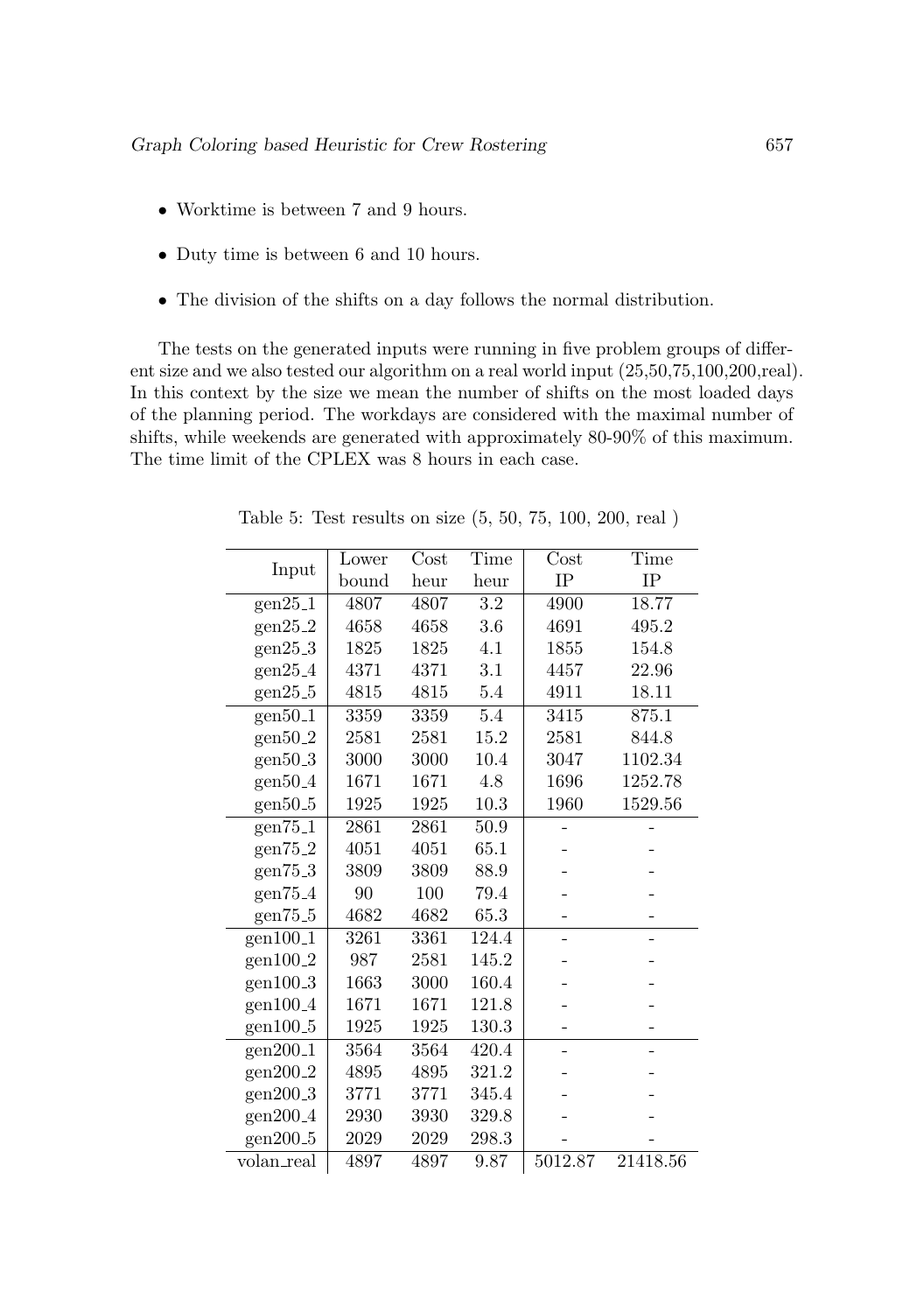The results of TPC are compared to the lower bound (see Section 4.1.1) and the solution of the IP, see Table 5. It can be stated that in most cases our algorithm produced low running time and good solutions for each test case. The time complexity is found much higher for the IP than the heuristic in all cases. Though heuristic can not guarantee optimal solution, but in practical situations the running time is also an important aspect. However, as the problem size increased the running time of IP became unacceptable.

As the test cases have shown, the iteration number was high enough to reach the lower bound in most cases. The IP was running with a relative gap of 2% in a case of the generated input and 4% in a case of the real input which means the IP stopped when the actual solution was maximum of 2% and 4% distance from the optimal solution. The above fact explains why the costs of the IP are slightly higher than that of the TGPM.

The real input consisted of approximately 4000 shifts in a one month planning period, i.e. approximately 120-140 shift per each workday. The number of the working drivers in the final solution was 150. The results of the real input were tested with the integer programming model, the results of the IP can be found in the last row of the table. With the TPC the problem could be solved with the estimated number of drivers in every case. We obtained that TPC is able to handle relatively large inputs producing good quality feasible solutions in reasonable running time. Furthermore, in the majority of the test cases, our method has reached the theoretical lower bound.

# **6 Conclusion and future works**

In this paper important aspects of the crew rostering in the scheduling of bus drivers were introduced. First a mathematical model of the problem was defined. Then we proposed the TPC method for the crew rostering problem, which is a proof of concept dealing with some general international regulations. In the initial phase a preliminary rostering is constructed. First the number of workers is estimated, then days-off patterns are generated, and a conflict graph is built. Lastly, to produce an initial rostering, the graph is colored with the estimated number of colors, where each color refers to an worker. In the second phase, a tabu search method recolors the graph to reduce the cost by minimizing the total undertime and overtime. Our method has been tested with artificially generated and real life instances. The real instances belongs to the local public transport company of Szeged. For moderate sized problems, the results of the presented algorithm have been compared to the solutions of the appropriate integer programming model and to a lower bound. TPC produced a satisfactory running time, reached the lower bound in most cases and returned a feasible solution in all cases. In the future the running time could be improved with other methods such as paralell programming and additional regulations could be taken into account in the conflict graph with additional edges, or with penalties in the objective function.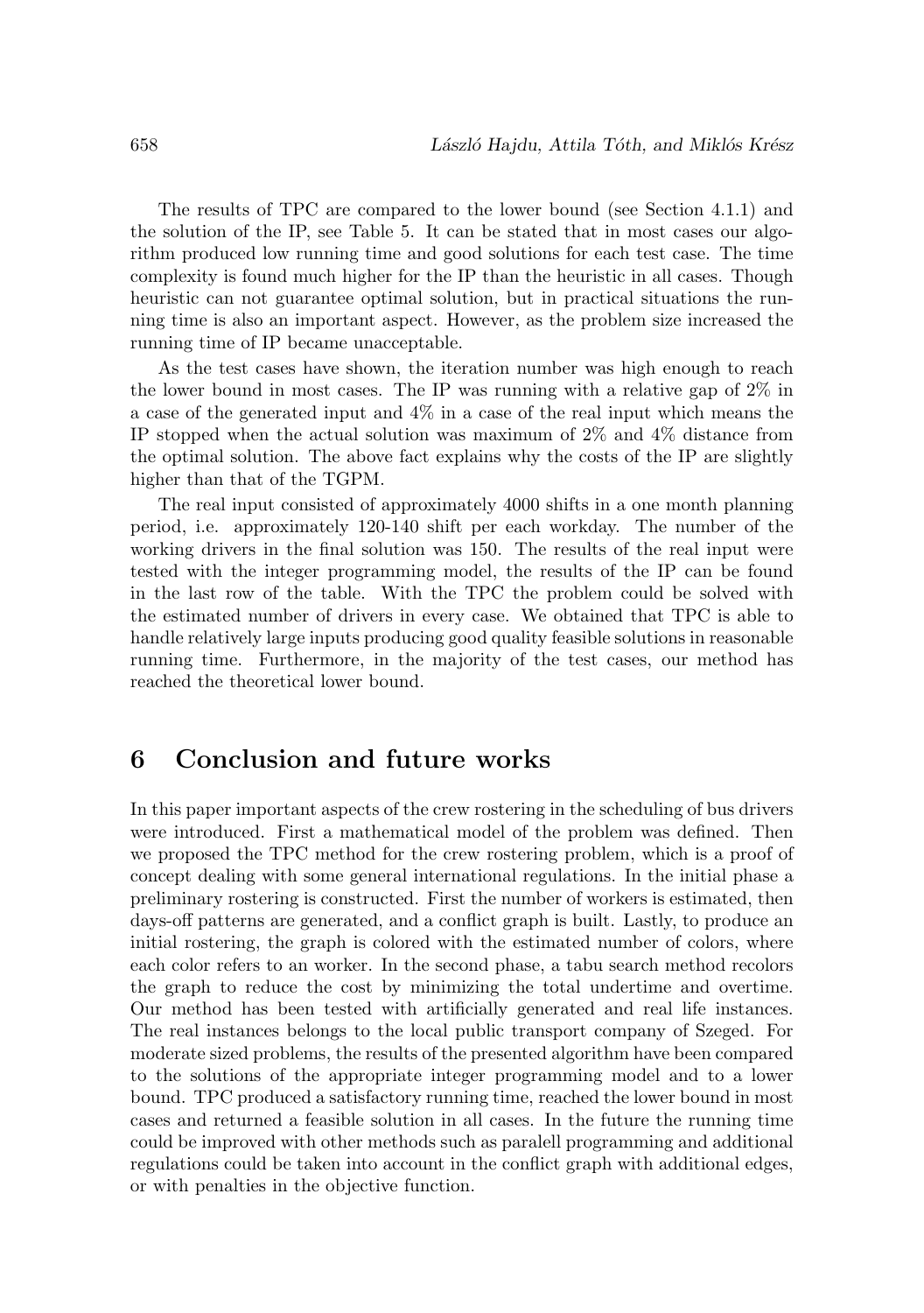# **7 Acknowledgement**

László Hajdu was supported by the project "Integrated program for training new generation of scientists in the fields of computer science", no EFOP-3.6.3- VEKOP-16-2017-0002 (supported by the European Union and co-funded by the European Social Fund).

Attila Tóth acknowledges the support of the National Research, Development and Innovation Office - NKFIH Fund No. SNN-117879.

Miklós Krész was supported by the ARRS project N1-0093 (Public call for financing the Slovenian part of bilateral Hungarian and Slovenian Cooperation with NKFIH – National Research, Development and Innovation Office).

Miklós Krész and László Hajdu gratefully acknowledge the European Commission for funding the InnoRenew CoE project (Grant Agreement 739574) under the Horizon2020 Widespread-Teaming program, and the Republic of Slovenia (Investment funding of the Republic of Slovenia and the European Union of the European Regional Development Fund), and the support of the EU-funded Hungarian Grant EFOP-3.6.2-16-2017-00015.

The authors thank Tisza Volán for the test data and the technical consultation, and the anonymous referees whose detailed comments helped to improve the presentation of the paper.

## **References**

- [1] A. Wren, J. Rousseau. Bus driver scheduling: An overview. Comput. Aided Sched. Pubilc Trahnsport., pages 173–187, 1995. DOI: 10.1007/ 978-3-642-57762-8\_12.
- [2] Abbink, Erwin, Albino, Luis, Dollevoet, Twan, Huisman, D., Roussado, Jorge, and Saldanha, Ricardo. Solving large scale crew scheduling problems in practice. Public Transport, 3:149–164, 06 2011. DOI: 10.1007/ s12469-011-0045-x.
- [3] Adamuthe, Amol and Bichkar, Rajan. Tabu search for solving personnel scheduling problem. In Proceedings - 2012 International Conference on Communication, Information and Computing Technology, ICCICT 2012, pages 1– 6, 10 2012. DOI: 10.1109/ICCICT.2012.6398097.
- [4] Alfares, Hesham K. Survey, categorization, and comparison of recent tour scheduling literature. Annals of Operations Research, 127(1):145–175, Mar 2004. DOI: 10.1023/B:ANOR.0000019088.98647.e2.
- [5] Brélaz, Daniel. New methods to color the vertices of a graph. *Commun. ACM*, 22(4):251–256, April 1979. DOI: 10.1145/359094.359101.
- [6] Chen, Mingming and Niu, Huimin. A model for bus crew scheduling problem with multiple duty types. *Discrete Dynamics in Nature and Society*, 2012, 09 2012. DOI: 10.1155/2012/649213.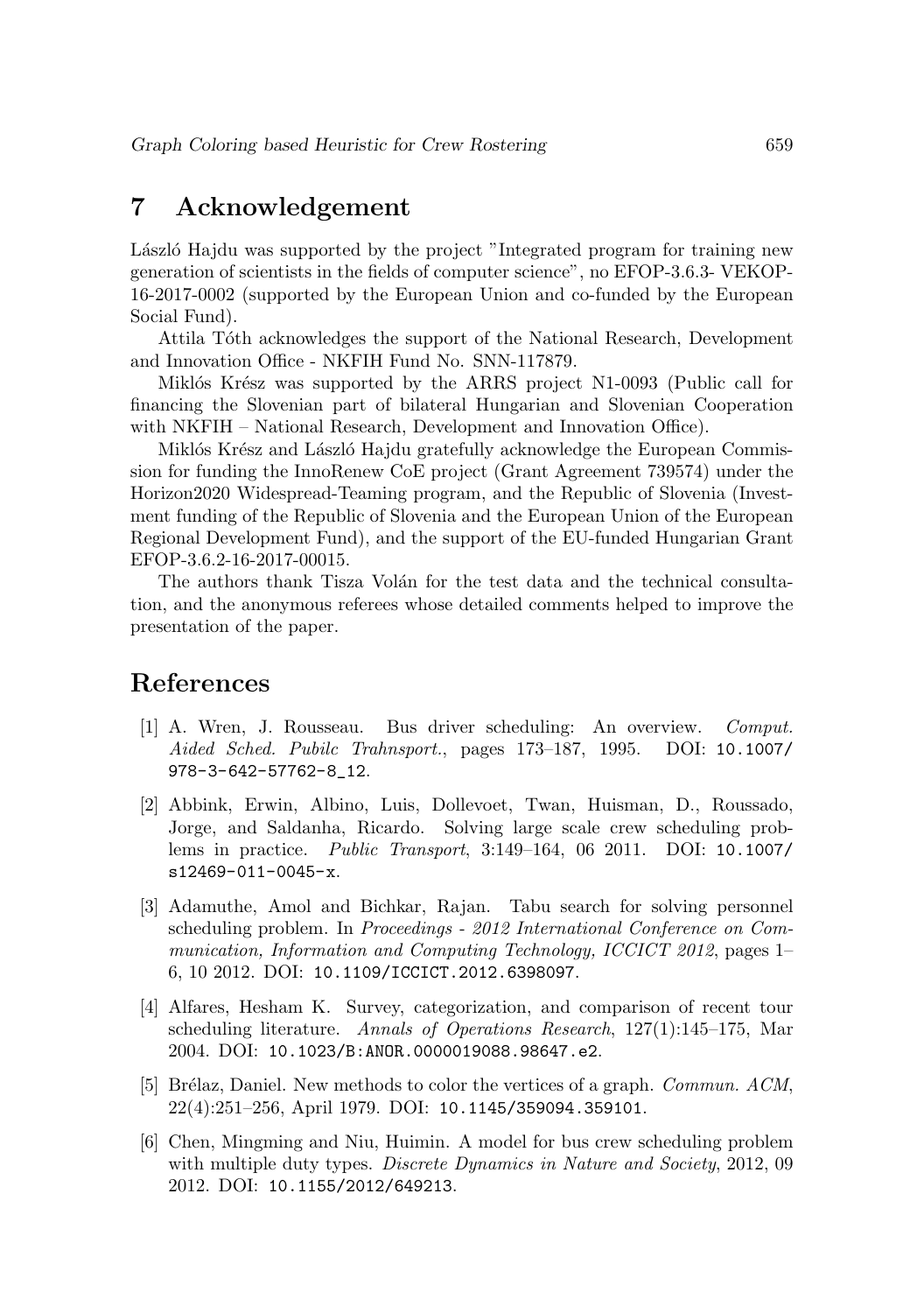- [7] Dantzig, G.B. A comment on edies traffic delays at toll booths. Operations Research, 2:339–341, 1954. DOI: 10.1287/opre.2.3.339.
- [8] Elshafei, Moustafa and Alfares, Hesham K. A dynamic programming algorithm for days-off scheduling with sequence dependent labor costs. J. of Scheduling, 11(2):85–93, April 2008. DOI: 10.1007/s10951-007-0040-x.
- [9] Ernst, A. T., Jiang, H., Krishnamoorthy, M., and Sier, D. Staff scheduling and rostering: A review of applications, methods and models. *European Journal* of Operational Research, 153(1):3–27, 2004. DOI: 10.1016/s0377-2217(03) 00095-x.
- [10] Ernst, Andreas Tilman, Jiang, H, Krishnamoorthy, Mohan, and Sier, David. Staff scheduling and rostering: a review of applications, methods and models. European Journal of Operational Research,  $153(1):3 - 27$ ,  $2004$ . DOI: 10. 1016/S0377-2217(03)00095-X.
- [11] Gamache, Michel, Hertz, Alain, and Ouellet, Jérôme Olivier. A graph coloring model for a feasibility problem in monthly crew scheduling with preferential bidding. Comput. Oper. Res., 34(8):2384–2395, August 2007. DOI: 10.1016/ j.cor.2005.09.010.
- [12] Garey, Michael R. and Johnson, David S. Computers and Intractability: A Guide to the Theory of NP-Completeness. W. H. Freeman & Co., New York, NY, USA, 1979. DOI: 10.2307/2273574.
- [13] Glover, Fred and Laguna, Manuel. Tabu Search. Kluwer Academic Publishers, Norwell, MA, USA, 1997.
- [14] Golumbic, M.C. Algorithmic graph theory and perfect graphs. Academic Press, San Diego, California,, 1980. DOI: 10.1016/c2013-0-10739-8.
- [15] H., Dowling D. Krishnamoorthy M. Mackenzie and D., Sier. Staff rostering at a large international airport. Annals of Operations Research, 72:125–147, 1997. DOI: 10.1023/A:1018992120116.
- [16] Hajos, G. Über eine art von graphen. Int. Math Nachrichten, 1957.
- [17] Heil, Julia, Hoffmann, Kirsten, and Buscher, Udo. Railway crew scheduling: Models, methods and applications. European Journal of Operational Research, 2019. DOI: https://doi.org/10.1016/j.ejor.2019.06.016.
- [18] John J. Bartholdi, III. A guaranteed-accuracy round-off algorithm for cyclic scheduling and set covering. Operations Research, 29(3):501–510, 1981. DOI: 10.1287/opre.29.3.501.
- [19] Kemeny, V. Argilan A. Toth B. David C. and Pongracz, G. Greedy heuristics for driver scheduling and rostering. Proc. 2010 Mini-Conference Appl. Theor. Comput. Sci., pages 101–108, 2010.